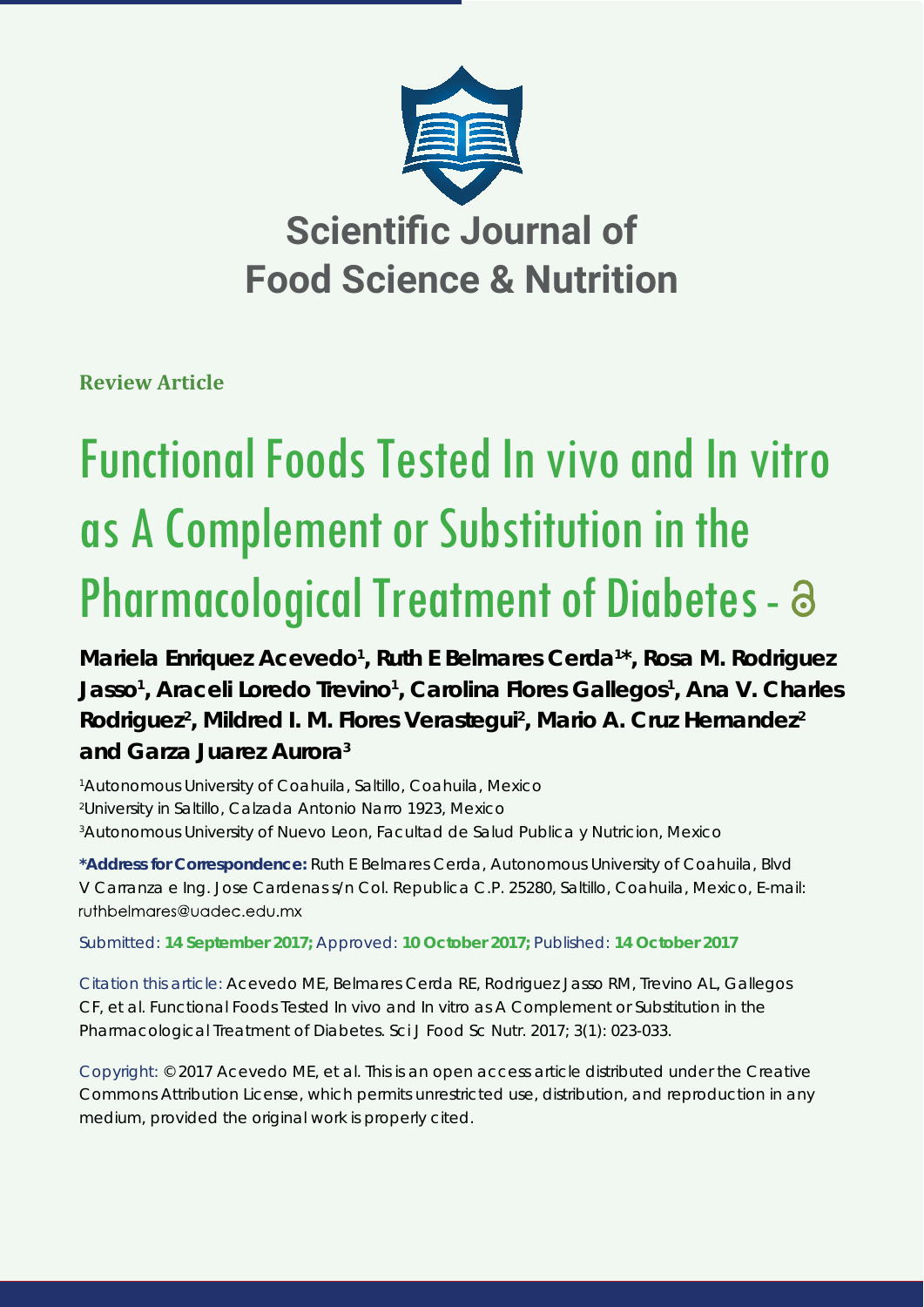## **ABSTRACT**

Diabetes is a chronic multi system disease, which consists of major complications largely influenced by glycemic values [1]. One therapeutic practice for the management of diabetes is by controlling postprandial hyperglycemia, along with changes in the life style, consumption of foods with low GI and consumption of drugs. Oral anti diabetic agents available on the market have benefits in the patient health, but scientific evidence of various long term use drugs states that they may have a wide range of negative effects. Recently, different researchers have been working with natural products called functional foods, or ingredients like plants, probiotics and prebiotics with bioactive compounds, which could be used as a raw material to convert this into a functional food and create a viable option for more powerful and safe anti diabetic therapy. In this review, we present the most current information of functional foods, or ingredients with bioactivity, as well as food with low GI, which could complement, or replace the different treatments in diabetes mellitus, tested in vivo and in vitro. Concluding, the studies presented in this paper, show different alternatives that would improve the patients' nutrition and life quality but there is also required to continue investigating and testing to prove the functionality and improve the health of the population with diabetes.

**Keywords:** Diabetes; Functional food; Pharmacological treatment

## **ABBREVIATIONS**

GI: Glycemic Index; HbA1c: Glycated Hemoglobin; PNPG: 4 Nitrophenyl β D Glucopyranoside; DMSO: Dimethyl sulfoxide; DNSA: 3,5 Dinitrosalicylic acid; GDRI: Glucose Diffusion Retardation Index; RINm5F: Rattus Norvegicus, Rat, Pancreas/Islet of Langerhans/Beta Cell

#### **Units**

Nm: nanometer; μg: microgram; mL: milliliter; G: gram; Kg: kilogram; μM: micromole; mM: milimol

#### **INTRODUCTION**

Diabetes Mellitus is a degenerative chronic disease and is originated because the pancreas doesn't produce insulin or the insulin produced isn't used with efficacy for the organism (insulin resistance). The reduced the ability of the organism to regulate the glucose level in the blood stream give as a result a number of major complications in the body such as damage to small blood vessels, neuropathy, diabetic

foot syndrome, retinopathy, chronic renal damage accompanied by proteinury, liver diseases, macro angiopathy, difficulty to heal wounds, among others [2-8]. The classification of diabetes is based by the pathogenesis and treatment. Three categories were proposed, type 1, type 2, and gestational diabetes [9]. But in this article, we are addressing type 1 and 2. The type 1 is expressed by family heritage and the type 2 is characterized by a combination of a low secretory response by pancreatic  $β$  cells and a peripheral resistance to insulin action [8,10]. In the diabetes type I, or juvenile diabetes, it is caused by an autoimmune action of the immune system of the body that attacks the cells that produce the insulin. In the type 2 the unhealthy habits play an important role (smoke, drink, physical inactivity, stress, bad alimentation, etc.) this causes an increase in body weight causing obesity. The obesity is characterized by systemic inflammation,  $β$  cell dysfunction and leptin resistance. Accumulation of adipose tissue is associated to the expression of several pro inflammation genes that locally impair insulin signaling (Figure 1) [11-13]. This type of diabetes (type 2) affect more that 80% of all cases in Mexico [5]. One of the treatments for the diabetes type 1 is the insulin, because the body has stopped producing it, in addition to a suitable diet with

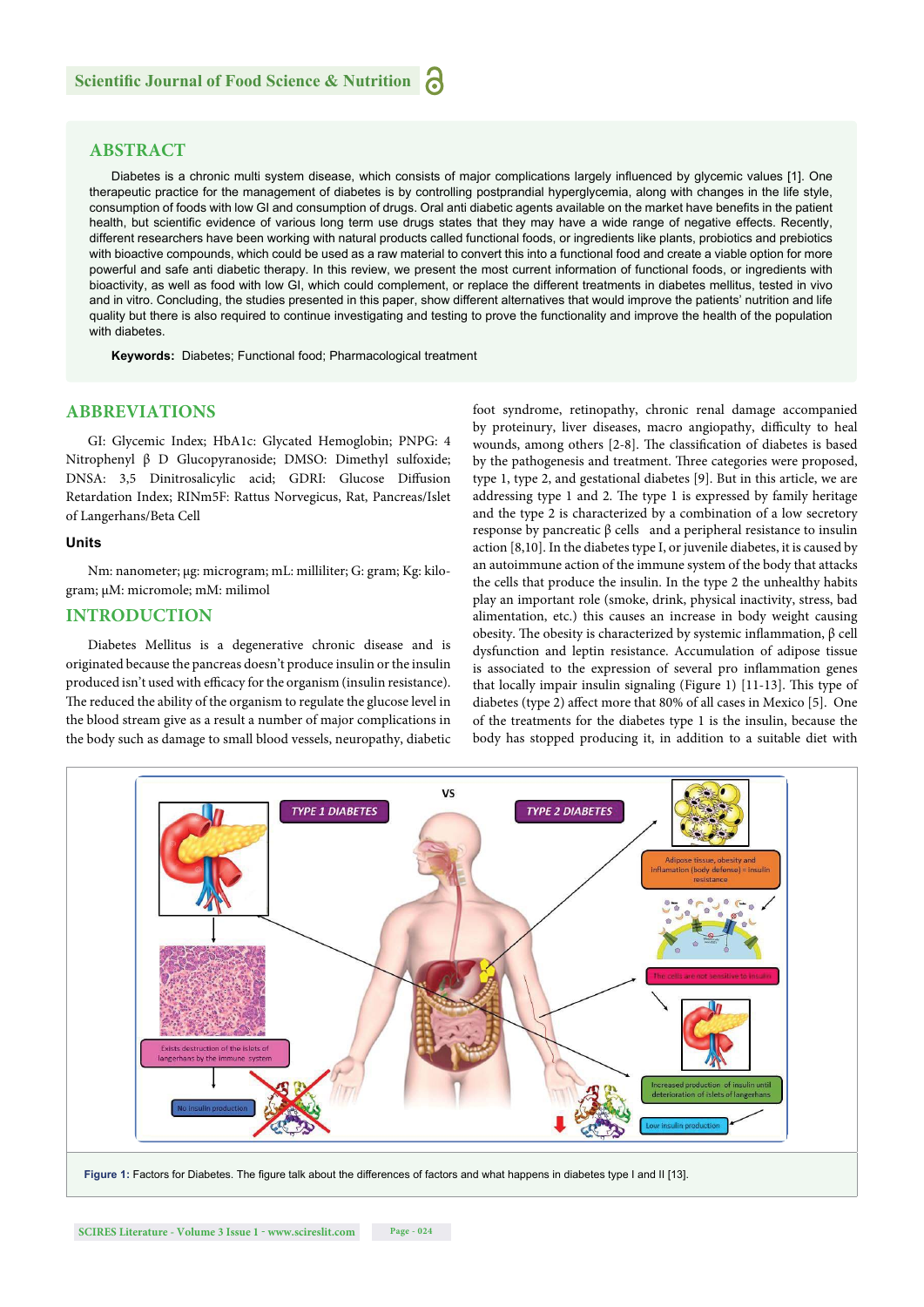foods with low GI [14]. One therapeutic practice to the management of diabetes type 2 is by controlling postprandial hyperglycemia, with changes in the life style (diet, exercise, low consume of salt, tabaco and alcohol) consumption of foods with low GI and consumption of drugs, drugs and therefore have improvements in the disease [2,11,15]. Oral antidiabetic agents available on the market for diabetes include, biguanides, sulphonylureas, thiazolidinediones, meglitinides and α amylase and α glucosidase inhibitors [16]. Although this drugs have benefits avoiding symptomatology, but scientific evidence of various drugs with said that the long term use of these may result in number so negative side effects for example, many of these antidiabetics drugs have side effects such as hypoglycemia, anemia, weight gain, and congestive heart failure (Figure 2) [10,13,17]. Recently, different studies have tested in vivo and in vitro natural products, especially foods (vegetables, fruits, legumes, etc.), which are now called functional foods which are foods that by virtue of the presence of physiologically active components, provide health benefits beyond the classical action of the nutrients they contain [18], as a possible option for more powerful and safe anti diabetic therapy, or ingredients like plants, probiotics (living microorganisms in food and dietary supplements that, can improve the health of the host [1]), prebiotics (non digestible ingredients present in foods that produce beneficial effects on the host, stimulating the growth of probiotics [19]) with bioactive compounds (chemical found in small amounts in plants and certain foods, fulfilling functions in the body that can promote good health [20]) which, when included in food convert this into a functional food, avoiding also the consequent diseases of this morbidity [10].

In this review, we present the most current information of functional foods, or ingredients with bioactivity, as well as food with low GI, which could complement, or replace the different treatments in diabetes mellitus, tested in vivo and in vitro.

#### **Functional foods for the complement or substitution of sulphonylureas**

The sulphonylureas like glibenclamide, glimeprimide, glyburide,

clopropamide and glipecide are insulin secreting drugs and their act by stimulating pancreatic β cells. One secondary effect of sulphonylureas is the loss of insulin secretory capacity (Figure 2) [13,16,21]. By reviewing the literature, we founded that different foods have some bioactive components tested in vivo and in vitro that can provide this effect without causing secondary effects (Table 1).

Ejtahed et al. [22] found that consumption of prebiotic yogurt with *Lactobacillus acidophilus* and *Bifidobacterium lactis* for 6 weeks, decreases blood glucose as well as HbA1c. According to the author, there are foods in which an extra component is added to provide more benefits like probiotics. Sahib et al. [23] mentions that supplementation in mice with coriander decreased serum glucose concentration and increased beta cell production. Since this herb is a condiment, we need to add it to an integral pasta or bread, and convert in functional food. Li et al. [24] found that giving green tea to diabetic rats for 4 weeks, reduced blood glucose and it is a very popular leaf to prepare infusions, juice or supplements. Hossain et al. [25] discusses the benefits of D allulose and the same author in 2011 [26] worked with diabetic mice and mentions that they consumed D allulose for 13 weeks and maintained their normal glucose levels, this article is innovator as we can see other options for sweeteners that we could use at home in different foods. And Lai et al. [27] mentions that giving mice rice bran suppressed hyper insulinemia. All these articles are interesting, but didn't test with people or cells. In the review by Friedman [28], rice which is very popular, presents good functionalities in different presentations, mentioning the authors Belobrajdic and Bird [29] who comments that rice reduces 20 to 30% of diabetes for the phytochemicals it owns, but this should be checked with more research. Qureshi et al. and Cheng et al. [30,31] found that giving patients rice bran for 60 days reduced HbA1c. Yang et al. [32] reports that giving smoked rice hull liquid to patients for 7 weeks decreases blood glucose and increase the insulin. Kumar and Brown [33] mention the properties of algae in which he talks about 2 studies, the first one by Lee et al. [34] found that the consumption

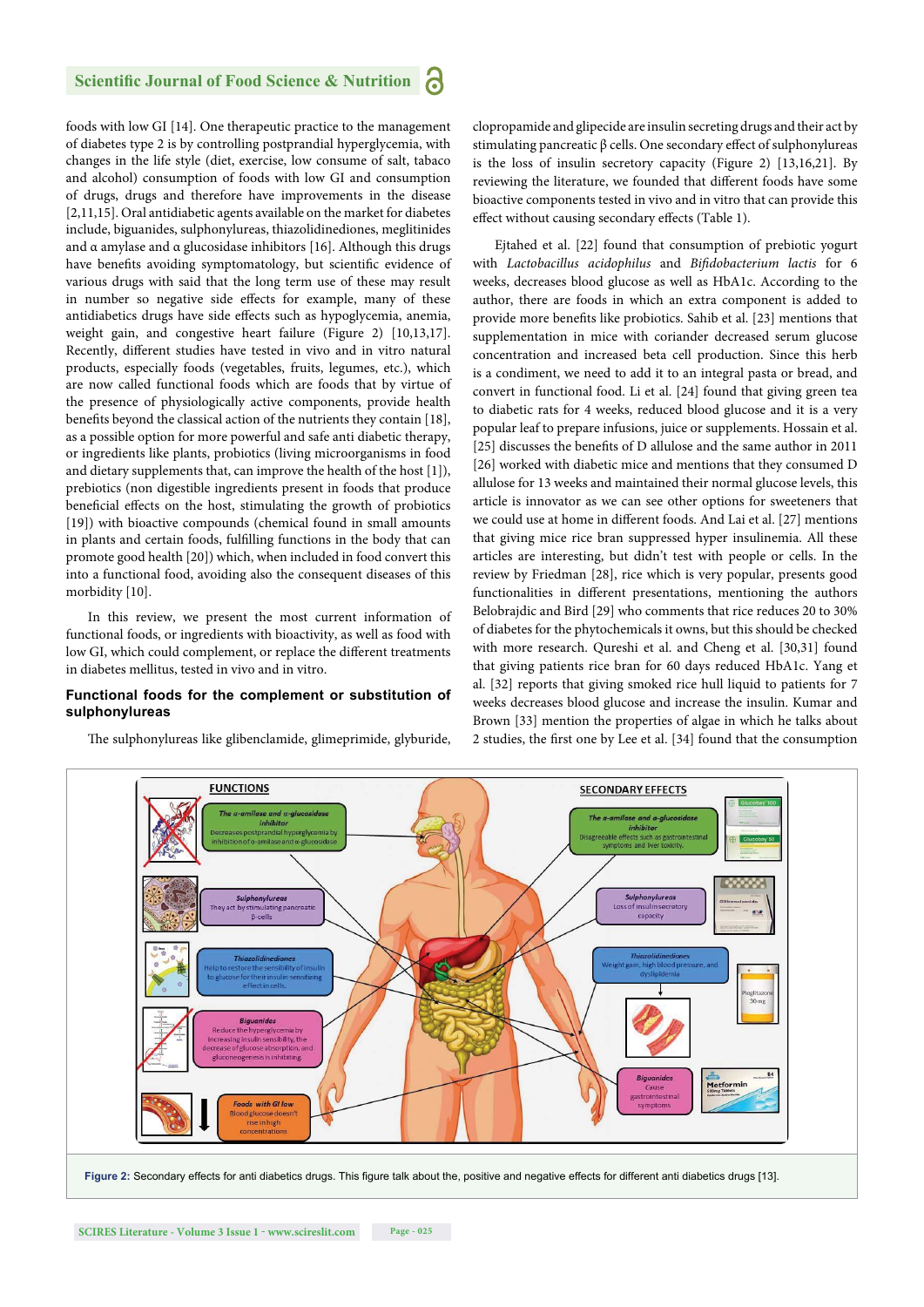| ٥<br>I<br>the contract of the contract of |
|-------------------------------------------|
| . .                                       |
|                                           |
| . .                                       |

| Food                          | Part                            | <b>Test</b>          | <b>Experimented design</b>                                                                                                                                                                                                                                                                                                                                                                                                                     | <b>Results</b>                                                                                                                                                                                                                                                                                                                                                                                                                                                                                                                     | Reference                                                                                              |
|-------------------------------|---------------------------------|----------------------|------------------------------------------------------------------------------------------------------------------------------------------------------------------------------------------------------------------------------------------------------------------------------------------------------------------------------------------------------------------------------------------------------------------------------------------------|------------------------------------------------------------------------------------------------------------------------------------------------------------------------------------------------------------------------------------------------------------------------------------------------------------------------------------------------------------------------------------------------------------------------------------------------------------------------------------------------------------------------------------|--------------------------------------------------------------------------------------------------------|
| Coriander                     | Seeds                           | In vivo              | Supplementation for 30 day of 200 and<br>250 mg/kg of ethanolic extract of seeds in<br>streptozotocin-diabetic mice.                                                                                                                                                                                                                                                                                                                           | Decrease in serum glucose concentration<br>and increased activity of beta cells as<br>compared to a diabetic control in the day 21.                                                                                                                                                                                                                                                                                                                                                                                                | Sahib et al., 2013 [23]                                                                                |
| Green<br>Tea                  | Leaf                            | In vivo              | The streptozotocin-induced insulin resistant<br>diabetic mice were submitted to an oral<br>glucose tolerance test. One day the mice<br>were fasted overnight before the test and ate<br>glucose (1.5 g/kg) and they determined blood<br>glucose after glucose administration. 2 days<br>after that administrated for 4 weeks of green<br>tea polysaccharide and on the day 28 <sup>th</sup> of the<br>experiment, the animals were sacrificed. | Show that compared with the diabetic control,<br>the tea polysaccharide extracted groups<br>could efficiently suppress the value and had<br>a lower value than diabetic control, decrease<br>blood glucose significantly.                                                                                                                                                                                                                                                                                                          | Li et al., 2015<br>$[24]$                                                                              |
| Probiotic<br>Yogurt           | Yogurt                          | In vivo              | 64 patients between 30 and 60 years old were<br>assigned in 2 groups, in the group 1 consumed<br>300g/ of probiotic yogurt with Lactobacillus<br>acidophilus La5 and Bifidobacterium lactis<br>Bb12, and the control group consumed 300<br>g/d of conventional yogurt for 6 weeks, and<br>take fasting blood samples, anthopometric<br>measurements and 24-h dietary recalls.                                                                  | The probiotic yogurt decreased fasting blood<br>glucose and hemoglobin A1c.                                                                                                                                                                                                                                                                                                                                                                                                                                                        | Ejtahed et al., 2012 [22]                                                                              |
| Coccinia<br>Grandis           | Leaf                            | In vivo              | This study determined the insulin secretion by<br>RINm5F cells, the RINm5F insulinoma cells<br>(105 cells/mL) Reading the absorbance in 450<br>nm, and the control was glibenclamide.                                                                                                                                                                                                                                                          | Show that the methanol extract from C.<br>grandis increase in insulin secretion<br>from 1.193 ± 0.18 mg/L to 1.098 ± 0.24 mg/L.                                                                                                                                                                                                                                                                                                                                                                                                    | Meenatchi, Purushothaman, &<br>Maneemegalai, 2016 [21]                                                 |
| Soybean                       | Leguminous                      | In vivo              |                                                                                                                                                                                                                                                                                                                                                                                                                                                | Shown that the insulin-stimulated glucose<br>uptake and presents that the insulinotropic<br>activity.                                                                                                                                                                                                                                                                                                                                                                                                                              | Sanjukta S and Rai AK, (2016)<br>Kwon et al., 2011; H. J. Yang et<br>al., 2013 [38-40]                 |
| D-allulose                    | Sugar                           | In vivo              | Worked with rats with diabetes type 2, ate<br>13 weeks 5% of D-allulose in drinking water<br>maintained blood glucose levels normally<br>compared with the control that don't consumed<br>this sugar                                                                                                                                                                                                                                           | 7 weeks after indicated that glucose<br>tolerance was improved with a significant<br>restoration of insulin secretion after glucose<br>loading and it was due for the glucokinase in<br>hepatocytes.                                                                                                                                                                                                                                                                                                                               | A. Hossain, Yamaguchi,<br>Matsuo, Tsukamoto, & Toyoda,<br>2015; M. A. Hossain et al., 2011<br>[25, 26] |
| Rice                          | Bran                            | In vivo              | 1. Diets with whole grains reduce by 20-30% the<br>risk of diabetes type 2.<br>2. Consumption for insulin-dependent diabetic.<br>3. Volunteers with diabetes type 2 divided in 2<br>groups, received 20g of rice bran stabilized and<br>the other group placebo.                                                                                                                                                                               | 1. Reduce the oxidative stress and<br>inflammation.<br>2. Presented a reduction in glycosylated<br>hemoglobin levels.<br>3. Showed that the first group lower<br>significantly glycated hemoglobin, serum<br>glucose.                                                                                                                                                                                                                                                                                                              | Belobrajdic & Bird, 2013; H.-H.<br>Cheng et al., 2010; Qureshi,<br>Sami, & Khan, 2002 [29-31]          |
| Rice                          | Oil                             | In vivo              | One diet with rice brain oil for rats improved lipid<br>abnormalities.                                                                                                                                                                                                                                                                                                                                                                         | Suppressed the hyperinsulinemic response<br>and reduce the atherogenic index.                                                                                                                                                                                                                                                                                                                                                                                                                                                      | Lai, Chen, Chen, Chang, &<br>Cheng, 2012 [27]                                                          |
| Rice                          | Smoke Hull                      | In vivo              | The liquid rice hull smoked induced in mice in<br>one dietary administration of 0.5 or 1% for 7<br>weeks.                                                                                                                                                                                                                                                                                                                                      | Reduce the blood glucose, glucose tolerance<br>and higher serum insulin levels comparted<br>with the control group with a high-fat-diet.                                                                                                                                                                                                                                                                                                                                                                                           | J. Y. Yang, Kang, Nam, &<br>Friedman, 2012 [32]                                                        |
|                               | Seaweeds Marine Plant<br>(Leaf) | In vivo              | A consumption of Spirulina species (8 g/d) in<br>persons with diabetes type 2.                                                                                                                                                                                                                                                                                                                                                                 | Reduce the plasma concentrations of<br>triglycerides and inflammatory markers such<br>as TNFα and IL-6 and increased plasma<br>adiponectin concentrations.                                                                                                                                                                                                                                                                                                                                                                         | Kumar & Brown, 2013; Lee,<br>Park, Choi, Huh, & Kim, 2008;<br>Nagai & Ito, 2013 [33-35]                |
| Apples<br>with L-<br>arginine | Fruit                           | In vitro/<br>In vivo | In vitro show cells were exposed to high glucose<br>after with the apples in the vivo study diabetic<br>groups received L-arginine or apple enriched<br>with L-arginine or vehicle.                                                                                                                                                                                                                                                            | Exhibited reduction of 50% in the ingestion<br>of L-arginine. Concentration of insulin was<br>higher and longest in the apple enriched by<br>L-arginine.                                                                                                                                                                                                                                                                                                                                                                           | Escudero et al., 2013 [36]                                                                             |
| Pumpkins                      | Vegetable                       | In vivo              | One experiment with the exposure of Protein-<br>bound polysaccharides (PBPP) in 5 groups 1)<br>Group 1, 10 normal rats; 2) Group 2, 12 diabetic<br>untreated rats; 3) Group3, 12 fed with 1000mg/<br>kg of PPBP; 4) Group 4, 12 fed with 500mg/kg<br>of PBPP and 5) Group 5, fed with 20 mg/kg of<br>glibenclamide.                                                                                                                            | The results showed that the serum insulin<br>tolerance and blood glucose in Group 1 is<br>higher than group 2, the group 3 and 4 were<br>a different treatment, but the fasting blood<br>glucose levels were both significantly lower<br>than those untreated diabetic rats and the<br>same of group 5. In the group 3 presented<br>excellent results compared with the group<br>4. Thank for this result it is said that PBPP<br>can influence the effect of hypoglycemia<br>and should use for some new anti-diabetic<br>agents. | Adams et al., 2011 [37]                                                                                |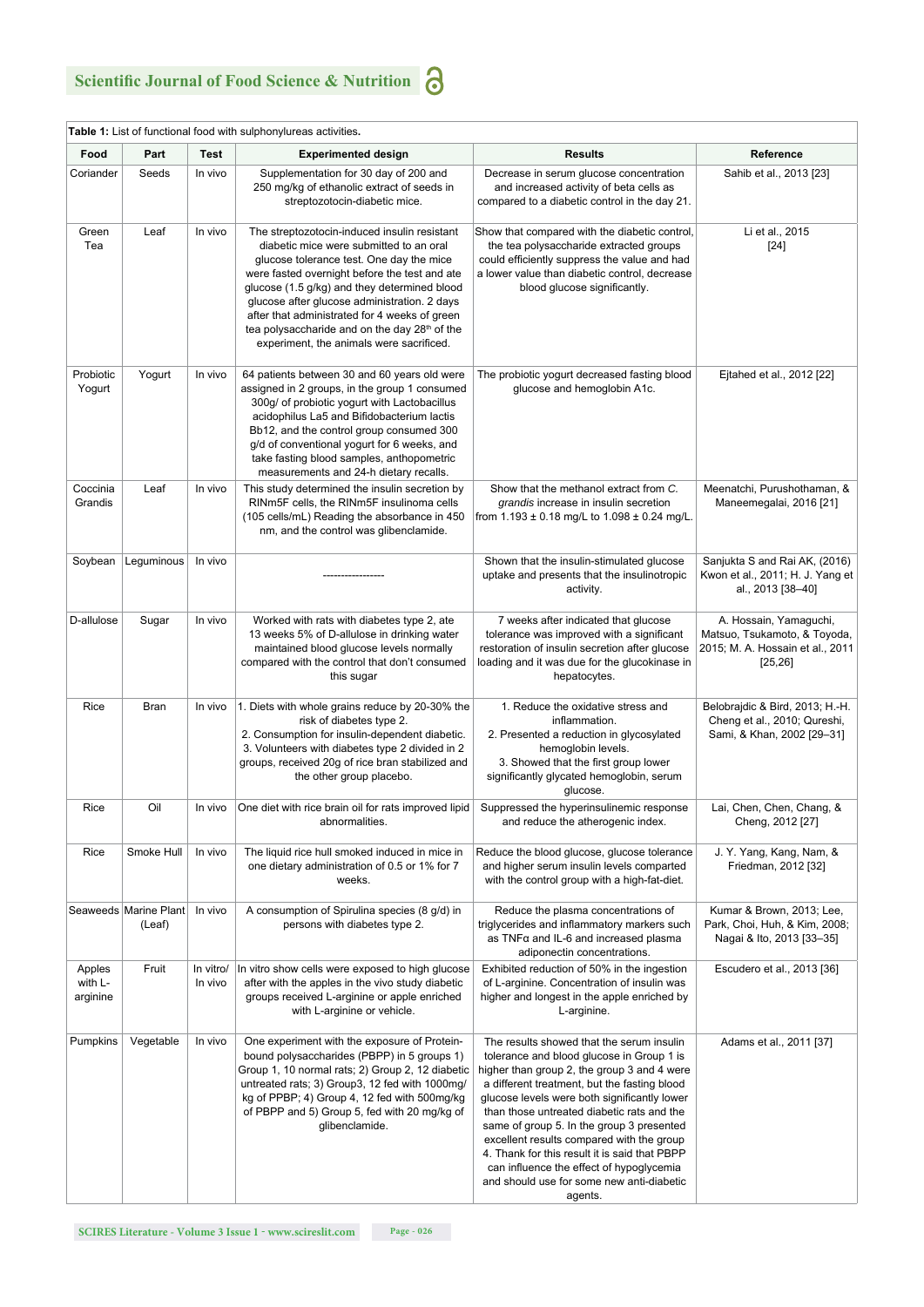of spirulina for 12 weeks reduced inflammation markers. Nagai and Ito [35] reported that supplementation in rats with seaweeds fortified with Mg for 60 days, decreased insulin concentration and body weight. Escudero et al. [36] mentioned that consumption of L arginine fortified apples for 17 days extended the effect of insulin. In summary, these articles show favorable results, but comparisons with drugs are needed to observe the similarity of the food with such drugs and that not only these foods contain nutritional properties, but functional to complement or substitute a pharmacological treatment. In the case of Meenatchi et al. [21] they determined the effect of the extract of *Coccinia grandis* leaves, in a study where they worked with suspended RINm5F cells in the extract supplemented with 10% FBS (Fetal Bovine Serum), 10 mm HEPES (4 (2 Hydroxyethyl) 1 Piperazine ethane sulfonic Acid) and 1 mm sodium pyruvate (200 mL) into 96 well plates. They found that it increased insulin secretion in cells, an interesting article because it was compared to glibenclamide, and gave beneficial results by increasing the level of insulin secretion. Therefore, we must to popularize this type of plants to take them in infusions or add them to dishes for the beneficial functions. Adams et al. [37], comment that the consumption of pumpkin causes hypoglycemic effects similar to glibenclamide and it was proven in this article. This crop is not very popular, only on special dates or in Mexican traditional candies. Finally, fermented soybean is mentioned in the review. In the review of Sanjukta and Rai [38] in which he mentions different articles such as Kwon et al. [39] and Yang et al. [40] they comment that the soybean causes the stimulation of the beta cells to produce insulin as well as actions in mice caused by isoflavones that are contained the soybean, but these articles must do more research and verify the benefits of this food with tests *in vitro* or *in vivo*.

#### **Functional foods for the complement or substitution of thiazolidinediones**

Different bioactive components tested in vivo and in vitro were founded in plants and foods that can provide the effect of the drug without causing the secondary effects of the thiazolidinediones (Table 2). These drugs (thiazolidinediones (pioglitazone and rosiglitazone)) helps to restore the sensibility of insulin to glucose for their insulin sensitizing effect in cells. But their consumption was associated with weight gain, high blood pressure, and dyslipidemia (Figure 2) [13,16,25]. In the review by Razmpoosh et al. [1], they mentioned antidiabetic effects in probiotics tested in vitro with mice and presented 2 articles for Tanida et al. and Tomaro et al. [6,41] that administered prebiotics in rats for 4 and 8 weeks showing changes in insulin sensitivity, and this bacteria with can help if added in foods. Kumar and Brown [33] they reviewed different articles on the benefits of seaweeds, but the most interesting was the one of Jeong et al. [42] who comments that consumption of seaweeds in diabetic rats suppresses adipose tissue and improves the use of blood glucose. Yuan et al. [43] comments that consumption of rice flour with selenium and resistant starch in diabetic rats for 4 weeks, lower blood glucose levels. As mentioned previously, they present good results and these foods are used in different cooked dish but there is no comparison with the drug or in patients to compare better or more verifiable results. For this reason the best project tested in mice was that of Chen and Pan [44] who commented that consumption of

| Food                         | Part                   | Test    | <b>Experimented design</b>                                                                                                                                                                                                                                                                                                                                                                                                                                                                    | <b>Results</b>                                                                                                                                                                                                                                          | Reference                                                                                                                                  |
|------------------------------|------------------------|---------|-----------------------------------------------------------------------------------------------------------------------------------------------------------------------------------------------------------------------------------------------------------------------------------------------------------------------------------------------------------------------------------------------------------------------------------------------------------------------------------------------|---------------------------------------------------------------------------------------------------------------------------------------------------------------------------------------------------------------------------------------------------------|--------------------------------------------------------------------------------------------------------------------------------------------|
| <b>Prebiotics</b>            | Prebiotics             | In vivo | 1. Used lower dose of an injection of L. casei<br>(1×108 Colony Forming Unit (CFU)/mL/rat).<br>2. Used a daily gavage of 1×1010 CFU/rat of L.<br>fermentum<br>3. One consume of daily tablet of 1010 CFU/<br>mL/rat of L. acidophilus.                                                                                                                                                                                                                                                        | Shows significant changes in insulin<br>sensitivity.                                                                                                                                                                                                    | Razmpoosh, Mirmiran,<br>Eitahed, & Mirmiran,<br>2016; Tanida et<br>al., 2014; Tomaro-<br>Duchesneau et al.,<br>2014 [1,6,41]               |
| Seaweeds                     | Marine plant<br>(Leaf) | In vivo | That in mice, the fucoxanthin presented in<br>microalgae.                                                                                                                                                                                                                                                                                                                                                                                                                                     | Improve glucose utilization and reduce<br>the white adipose tissue weigh.                                                                                                                                                                               | Jeong et al., 2007;<br>Kumar & Brown, 2013<br>$[42]$                                                                                       |
| Vinegar                      | Fermented food         | In vivo | 1. Patients supplementing with vinegar<br>2. Consume in patients of 1 and 2 q of acetic<br>acid, having been congested with 50-100 g of<br>available carbohydrate.<br>3. The consumption of vinegar in 12 weeks' trial<br>in 24 type 2 diabetes patients, two daily doses<br>of 1.4 g acetic acid.                                                                                                                                                                                            | 1.Glycemia reduction<br>2. Moderate or nonsignificant lowering<br>of postprandial glycemia.<br>3. Demonstrated that it a small<br>reduction in HbA1C levels.                                                                                            | Johnston, White,<br>& Kent, 2009; Lim,<br>Henry, & Haldar, 2016;<br>Mitrou, P., Raptis, A.<br>E., Lambadiari, V.,<br>Boutati, 2010 [45-47] |
| <b>Rice</b>                  | Flour                  | In vivo | In two groups one induce-sptreptozin an<br>obesity, and other normal group of rats and<br>ate 4 g mixed with 8mL distilled water of NRF<br>(Normal rice flour), NR-RS (normal rice flour<br>with a high content of resistant starch) and<br>SR-RS (selenium and Se-rich rice flour with a<br>high content of resistant starch) by intragastric<br>administration for 4 weeks. After the 4-week<br>treatment, all mice were sacrificed, and blood<br>was collected and Serum insulin contents. | Fasting blood glucose levels of the<br>mice in the NR-RS and SR-RS were<br>significantly lower than diabetic in<br>NRF, NR-RS and SR-RS. SR-RS had<br>a better anti-diabetic for lower the body<br>weight and glucose and serum levels<br>in the blood. | Yuan, Wang, Chen,<br>Zhu, & Cao, 2016 [43]                                                                                                 |
| Red<br><b>Mold Dioscorea</b> | Vegetable              | In vivo | In diabetic mice ate RMD, RMD with<br>pioglitazone, and pioglitazone alone dividend<br>in 8 groups, blood samples were collected<br>from the tail vein at 0 minute, 30 minutes, 60<br>minutes, 90 minutes, 120 minutes, 150 minutes,<br>and 180 minutes after glucose administration.<br>After 8 weeks, the rats were sacrificed.                                                                                                                                                             | The results demonstrated one<br>increment significantly by 18.6-40.4%<br>(RMD) 64.0-100.0% ((RMD) with<br>pioglitazone) and 52.8% (pioglitazone<br>alone), respectively.                                                                                | C. Chen & Pan, 2015<br>$[44]$                                                                                                              |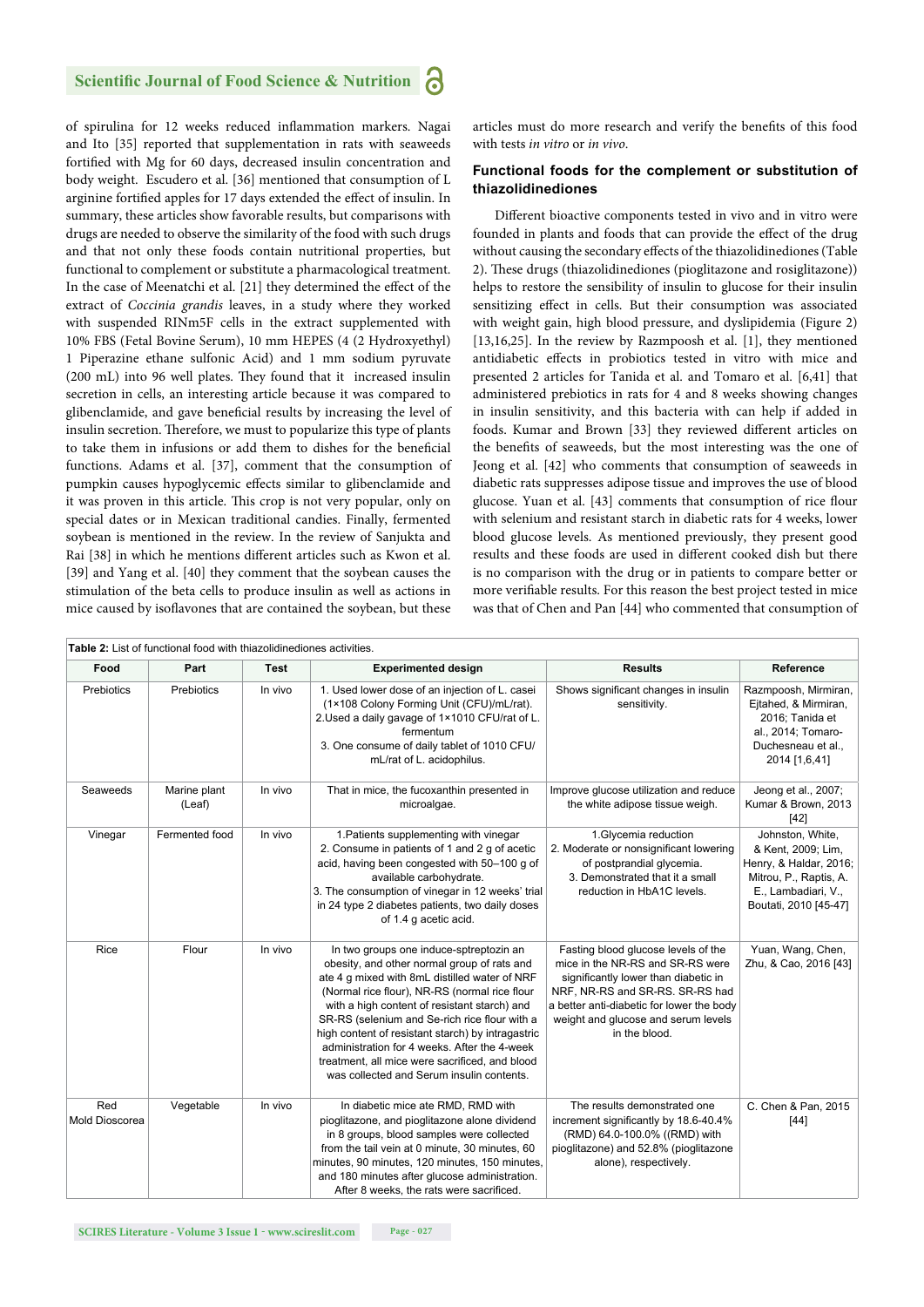red mold dioscorea in diabetic mice compared to pioglitazone, has an insulin sensitivity of 18.6 40.4% being an excellent food, compared to pioglitazone with an insulin sensitivity of 52.8%. Although it is not a food widely used by society, could be popularized thanks to this type of studies. On the other hand, in the review of Lim et al. [45] they commented that vinegar has antidiabetic effects, and presented 2 articles by Mitrou et al. and Johnston et al. [46,47] where they found in patients that for 12 weeks consumed vinegar they reduced they HbA1c levels. It is interesting since they worked with humans and vinegar has great consumption in salads but should be tested using a drug to compare the results.

#### **Functional foods for the substitution or complement of biguanides**

The biguanides reduce the hyperglycemia by the increasing of insulin sensibility, the decrease of glucose absorption, and the inhibition of hepatic gluconeogenesis. Metformin is the most used commercial drug because is unique in its mechanism of action, but the use of this drug cause gastrointestinal symptoms (Figure 2) [13,16]. Some medicinal plants and natural foods tested *in vivo* and *in vitro* have anti diabetic effects similar to biguanides (Table 3).

In the article of Cheng et al. [48] they mentioned that consumption of red lettuce for 8 days presented sensibility of insulin and reduction of hyperglycemia, being an excellent functional food for its great consumption in the population. Dionisio et al. [49] commented that the consumption of Cashew apple and yacon beverage, both in diabetic and healthy rat presents lower levels in blood glucose, and

this new functional food created to benefit the population can be popularized. Hsieh et al. [50] mentioned that the consumption of *L. reuteri* and *L. plantarum* in mice for 8 weeks presented significative results in the insulin resistance, being these bacteria beneficial different foods, but the last 2 articles should also be tested in patients. Yang et al. [51] said that the consumption of liquid rice hull smoke in rats for 2 weeks causes decrement of blood glucose, high levels of serum insulin and restauration of the glycogen hepatic. Cheng et al. [48] used metformin for comparison and observed related results with red lettuce, whereas the other 3 authors, presented beneficial results, but they must compare with drugs, and using the foods and probiotics as a substitute for the drug. Venu and Jayanty [16] used a spectrophotometric method modified for 96 well micro plates, based one reaction of the guanidine group with a naphthol diacetyl at an alkaline *p*H, the lecture was at absorbance of 550 556nm, in which they compared curry leaves, fenugreek, bitter gourd, garlic, potato and sweet potato with metformin and found that curry leaves, fenugreek, bitter gourd and potato presented more biguanide related compounds than metformin. But it would be convenient that this food will be studied in vivo in mice or people, and increase the demand of these types of food.

#### **Functional foods for the complement or substitution of the α amylase and α glucosidase inhibitor**

In the literature exist different foods and functional ingredients tested in vivo and in vitro that were investigated to check if they have the potential to inhibit the enzymes α amylase and α glucosidase (Table 4) so can complement or replace the drugs used as acarbose and

| Food                                                                                  | Part                | <b>Test</b> | <b>Experimented design</b>                                                                                                                                                                                                                                                                                                                                 | <b>Results</b>                                                                                                                                                                                                                                           | Reference                                                |
|---------------------------------------------------------------------------------------|---------------------|-------------|------------------------------------------------------------------------------------------------------------------------------------------------------------------------------------------------------------------------------------------------------------------------------------------------------------------------------------------------------------|----------------------------------------------------------------------------------------------------------------------------------------------------------------------------------------------------------------------------------------------------------|----------------------------------------------------------|
|                                                                                       |                     |             |                                                                                                                                                                                                                                                                                                                                                            |                                                                                                                                                                                                                                                          |                                                          |
| <b>Red Lettuce</b>                                                                    | Vegetable           | In vivo     | Old male obesity hyperglycemic and<br>insulin resistant mice were in a different<br>diet after for 14 weeks were gavaged<br>daily with RSL (NFR-S-4) at a dose of<br>100 or 300 mg/kg suspended in water<br>or vehicle as a negative control (n=8 per<br>treatment group). A Metformin group<br>(300 mg/ kg) was included as positive<br>control $(n=4)$ . | Oral administration of Red<br>Lettuce (100 or 300 mg/kg) for<br>up to eight days acutely reduced<br>hyperglycemia and improved<br>insulin sensitivity in high fat diet-<br>induced obese hyperglycemic<br>mice.                                          | D. M. Cheng et al.,<br>2014 [48]                         |
| Cashew-apple and<br>vacon beverage                                                    | Beverage            | In vivo     | Male rats were divided in five groups<br>control (healthy mice), non-treated<br>diabetic, and diabetic treated with 100,<br>200 or 400 mg of Iyophilized functional<br>beverage per kg/day.                                                                                                                                                                | They don't have a significance<br>difference in the treatments that<br>received the beverage, but el<br>group one shows lower values<br>of blood glucose levels.                                                                                         | Dionísio et al., 2015 [49]                               |
| Fenugreek, curry<br>leaves, bitter gourd,<br>garlic potato tubers and<br>sweet potato | Leaf and vegetables | In vitro    | Biguanide related compounds<br>(BRCs)were quantified using a<br>spectrophotometric method and a<br>calibration curve for metformin was<br>prepared at 550 nm                                                                                                                                                                                               | The results mentioned that<br>highest amount of biguanide<br>related compounds (BRCs) was<br>found in curry leaves followed<br>by fenugreek, bitter gourd and<br>potato. Garlic and sweet potato<br>contained very low or negligible<br>amounts of BRCs. | Venu & Jayanty, 2013<br>$[16]$                           |
| Rice                                                                                  | Liquid smoke        | In vivo     | There evaluated one diet with 0.5 or<br>1% of rice hull smoked liquid (v/w) and<br>sterile tap water ad libitum for 2 weeks<br>$(n = 10)$ , then mice were sacrificed and<br>blood samples were collected, and<br>the liver and pancreas were excised in<br>alloxan-induced diabetic mice.                                                                 | Caused a decrease in blood<br>glucose and increases in both<br>serum insulin and hepatic<br>glycogen levels and restored<br>the liver and the islet to normal<br>level.                                                                                  | Jun Young Yang, Kang,<br>Nam, & Friedman, 2012<br>$[32]$ |
| Prebiotics                                                                            | Prebiotics          | In vivo     | Used L. reuteri (2×10 <sup>9</sup> Colony Forming<br>Unit (CFU)/rat/day) and L. plantarum<br>(1×10°CFU/rat/day) for 14 and 8 weeks.                                                                                                                                                                                                                        | The results reported that<br>significant alterations in insulin<br>resistance levels.                                                                                                                                                                    | Hsieh et al., 2013 [50]                                  |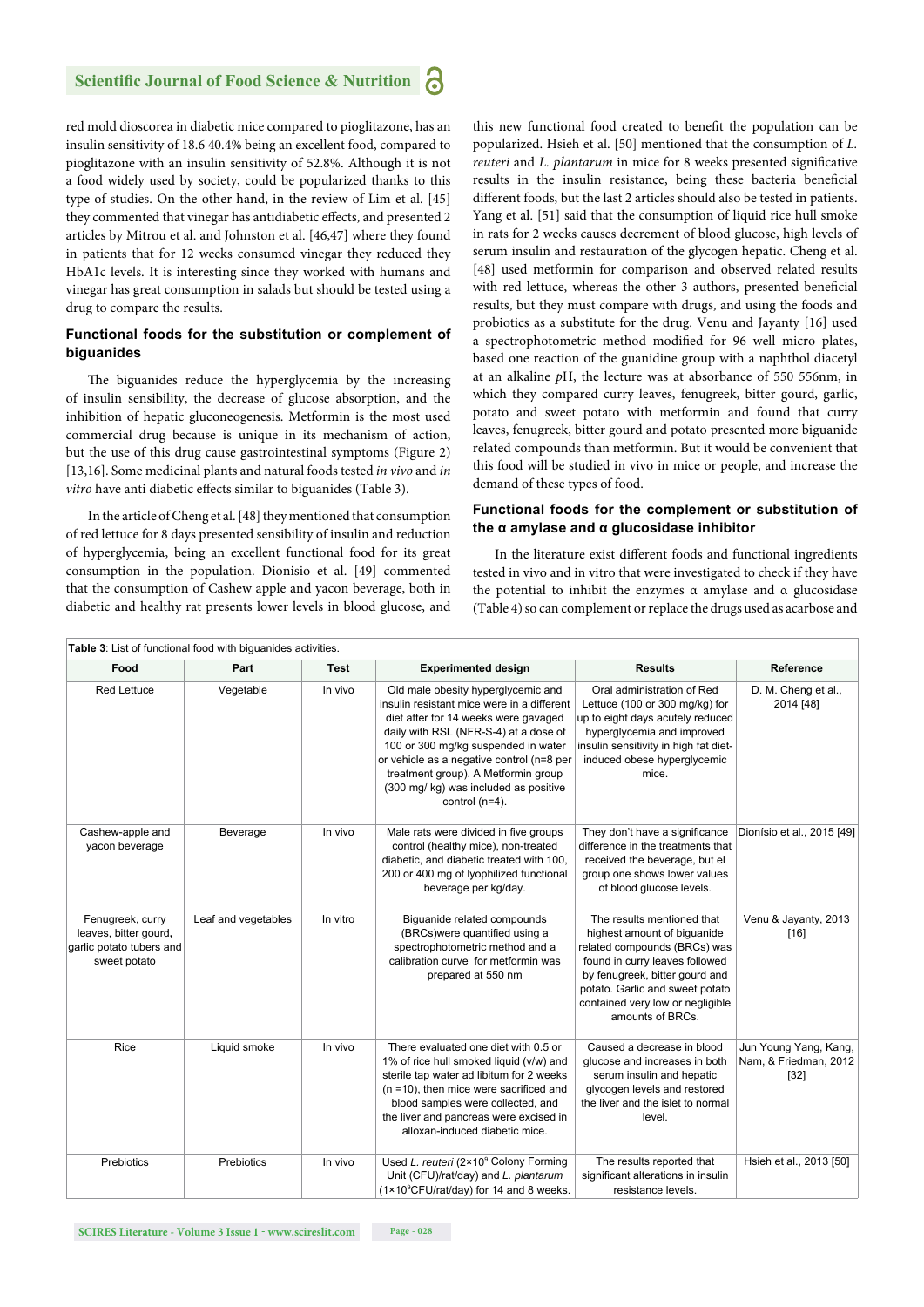migitol which decrease postprandial hyperglycemia by the inhibition of those enzymes. These drugs present association with disagreeable effects such as gastrointestinal symptoms and liver toxicity, for this reason is sought to supplement or replace them to avoid these side effects (Figure 2) [2].

In the review of Hossain et al. [25] he continues to enumerate the benefits of D allulose and includes the studies of Caspary and Granf, Puls and Keup, Matsuo and Izumory [51-53] who report that a consumption of 0.2g/kg of this type of sweetener in people, helps to digest the starch more slowly and consequently level of blood

| Table 4: List of functional food with the $\alpha$ -amylase and $\alpha$ -glucosidase inhibitor activities. |                        |          |                                                                                                                                                                                                                                                                                                                                                                                                                                                                                                                                                                                           |                                                                                                                                                                                                                                                                                                                                                                                             |                                                                                                                 |  |  |  |
|-------------------------------------------------------------------------------------------------------------|------------------------|----------|-------------------------------------------------------------------------------------------------------------------------------------------------------------------------------------------------------------------------------------------------------------------------------------------------------------------------------------------------------------------------------------------------------------------------------------------------------------------------------------------------------------------------------------------------------------------------------------------|---------------------------------------------------------------------------------------------------------------------------------------------------------------------------------------------------------------------------------------------------------------------------------------------------------------------------------------------------------------------------------------------|-----------------------------------------------------------------------------------------------------------------|--|--|--|
| Food                                                                                                        | Part                   | Test     | Experimented design                                                                                                                                                                                                                                                                                                                                                                                                                                                                                                                                                                       | <b>Results</b>                                                                                                                                                                                                                                                                                                                                                                              | Reference                                                                                                       |  |  |  |
| D-allulose                                                                                                  | Sugar                  | In vivo  | 1. One oral glucose test, from 2 g/kg sucrose or<br>maltose to 0.2 g/kg D-allulose.<br>2. One variety diurnal with two 1-h feedings per day<br>with 5% D-allulose diet.                                                                                                                                                                                                                                                                                                                                                                                                                   | 1. Showed lower glucose concentration with<br>D-allulose.<br>2. Showed lower levels of plasma glucose than<br>regular diet.                                                                                                                                                                                                                                                                 | Caspary & Graf, 1979;<br>A. Hossain et al., 2015;<br>Matsuo & Izumori,<br>2006; Puls & Keup,<br>1975 [25,52-54] |  |  |  |
| Roselle<br>Stevia and<br>citric acid in<br>beverage                                                         | Beverage               | In vitro | Evaluation of inhibition of $\alpha$ -amylase and<br>a-glucosidase for methods of different authors<br>(Worthington (1993) [68] and Apostolidis, Kwon, and<br>Shetty (2007) [69]), respectively                                                                                                                                                                                                                                                                                                                                                                                           | The results showed 37% and 25%, of inhibition<br>Pérez-Ramírez,<br>respectively, this inhibition is attributed to<br>Castaño-Tostado, De<br>the presence of hibiscus acid, cyanindin-3-<br>León, Rocha-guzmán,<br>glucoside and other phenolic compounds<br>& Reynoso-Camacho,<br>2015 [56]                                                                                                 |                                                                                                                 |  |  |  |
| Olive oil                                                                                                   | Oil                    | In vitro | Evaluate the type of inhibition, about the mechanism<br>of the $OA/\alpha$ -glucosidase interaction. The $\alpha$ -amylase<br>inhibition was evaluated for the method Sigma-<br>Aldrich, and the $\alpha$ -glucosidase was evaluated from the<br>protocol by Kang et al. (2011) [70] to 96-well micro-<br>plates, and the control for calibration was acarbose.                                                                                                                                                                                                                           | The results manifested inhibition of $\alpha$ -amylase<br>of 27.2 and 30.1% with 5.0 $\mu$ M-1.0 $\mu$ M of olive<br>oil and inhibition of $\alpha$ -glucosidase of 50% with<br>10.11 $\pm$ 0.30 µM of olive oil.                                                                                                                                                                           | Castellano et al., 2016<br>[60]                                                                                 |  |  |  |
| Wheat                                                                                                       | Cereal                 | In vitro | Was planned to formulate low cost wheat based<br>composite chapatis flours containing barley, oat and<br>psyllium as functional ingredients. The composite<br>flours were formulated using psyllium, barley<br>and oat at two different levels and their digestibly<br>characteristics were studied using amylolysis kinetics<br>employing porcine pancreatic a-amylase in vitro and<br>evaluate the amylolysis kinetics and glucose diffusion<br>retardation index (GDRI) that were determined by the<br>method of Ou et, al. (2001) [71] end the control was<br>wheat flour $(100 %)$ . | The results presented that the different<br>combinations of flours had acceptable sensory<br>qualities and had significantly lower values<br>for total starch and inhibited $\alpha$ -amylase as<br>reflected by lower glucose diffusion and<br>significantly higher glucose dialysis retardation<br>index (GDRI) compared to control.                                                      | Ahmed & Urooj, 2015<br>$[58]$                                                                                   |  |  |  |
| Melon<br>Seeds                                                                                              | Seeds                  | In vitro | The ethanol extract of melon seeds was evaluated<br>enzymatic inhibition by the method of Kwon,<br>Apostolidis, and Shetty (2008) [72] with slight<br>modification for $\alpha$ -glucosidase for inhibition and Ali,<br>Houghton, and Soumyanath (2006) [73] with minor<br>modification for $\alpha$ -amylase.                                                                                                                                                                                                                                                                            | The results showed of $35.3\%$ for $\alpha$ -glucosidase<br>and 61.8% for $\alpha$ -amylase                                                                                                                                                                                                                                                                                                 | L. Chen & Kang, 2013<br>$[2]$                                                                                   |  |  |  |
| Quinoa                                                                                                      | Cereal                 | In vitro | Starch of cooked quinoa were 22, 32 and 45%<br>hydrolyzed and presented that the more cooked the<br>quinoa was it was more digestible.                                                                                                                                                                                                                                                                                                                                                                                                                                                    | Thanks, of the protein matrix that surrounds<br>starch granules of quinoa the hydrolysis of<br>a-amylase can improve the degree of starch<br>hydrolysis.                                                                                                                                                                                                                                    | Arneja, Tanwar, &<br>Chauhan, 2015; Ruales<br>& Nair, 1994 [62,63]                                              |  |  |  |
| Sugarcane<br>Molasses                                                                                       | Fruit                  | In vivo  | Was designed to assess the inhibitory effect of<br>sugarcane molasses on $\alpha$ -glucosidase and $\alpha$ -amylase<br>determined as Adisakwattana et al. (2009) [74] with<br>modifications.                                                                                                                                                                                                                                                                                                                                                                                             | The results showed that 20 mg/mL of the<br>$extract$ significantly reduced $\alpha$ -glucosidase<br>activity to 30 %. At 10 mg/mL, it decreased<br>$\alpha$ -amylase activity to 25 %. 40 % of the<br>maximum in the presence of 8 mg/mL of<br>the extract in $\alpha$ -glucosidase and 27 % of<br>the maximum corresponding to inhibitor<br>concentration of 8 mg/mL in $\alpha$ -amylase. | Kong, Yu, Zeng, & Wu,<br>2016 [59]                                                                              |  |  |  |
| Stevia in<br>bread                                                                                          | <b>Bread</b>           | In vitro | Functional bread with 50 % of sugars replaced with<br>S. rebaudiana extract was compared with traditional<br>wheat bread and evaluated the inhibition of $\alpha$ -amylase<br>and a-glucosidase.                                                                                                                                                                                                                                                                                                                                                                                          | The results obtained inhibition of 50% with<br>198.40 $\mu$ g/mL in $\alpha$ -amylase inhibition and<br>one inhibition of 50% with 596.77mg/mL in<br>a-glucosidase inhibition.                                                                                                                                                                                                              | Ruiz-Ruiz, Moquel-<br>Ordoñez, Matus-Basto,<br>& Segura-Campos,<br>2015 [75]                                    |  |  |  |
| Alga Hizikia<br>Fusiformis                                                                                  | Marine<br>plant (leaf) | In vitro | Demonstrate the anti-diabetic and anti-inflammatory<br>activities of the methanolic (MeOH) extracts of H.<br>fusiformis and supports use of this seaweed as a<br>functional food and a potential anti-diabetic with<br>inhibition of $\alpha$ -glucosidase                                                                                                                                                                                                                                                                                                                                | The results obtained inhibition of with 50%<br>1,404.53 ± 124.08 µg/mL.                                                                                                                                                                                                                                                                                                                     | Han, Ali, Woo, Jung, &<br>Choi, 2015 [55]                                                                       |  |  |  |
| Irish<br>seaweed                                                                                            | Marine<br>plant (Leaf) | In vitro | Evaluated extracts of seaweeds for $\alpha$ -amylase<br>and a-glucosidase inhibitory effects. Cold water<br>and ethanol extracts of 15 seaweeds were initially<br>screened and from this, five brown seaweed species<br>were chosen.                                                                                                                                                                                                                                                                                                                                                      | Extracts of Ascophyllum nodosum had the<br>strongest $\alpha$ -amylase inhibitory effect with 505<br>values of 53.6 and 44.7 µg/ml, respectively.<br>The extracts of Fucus vesiculosus Linnaeus<br>were found to be potent inhibitors of<br>a-glucosidase with 50% values of 0.32 and<br>$0.49$ µg/ml                                                                                       | Lordan, Smyth, Soler-<br>Vila, Stanton, & Ross,<br>2013 [61]                                                    |  |  |  |
| Solanum<br>nigrum                                                                                           | Leaf                   | In vitro | Was investigated the antidiabetic activity of the<br>leaf extract of $(SN)$ for inhibition of $\alpha$ -amylase and<br>α-glucosidase.                                                                                                                                                                                                                                                                                                                                                                                                                                                     | The results presented inhibition of $\alpha$ -amylase<br>of IC50-39±0.06 µg/mLG1 and inhibition of<br>$\alpha$ -glucosidase of IC50 -78.8 $\pm$ 0.7 µg/mLG1.                                                                                                                                                                                                                                | Dasgupta, Muthukumar,<br>& Murthy, 2016 [17]                                                                    |  |  |  |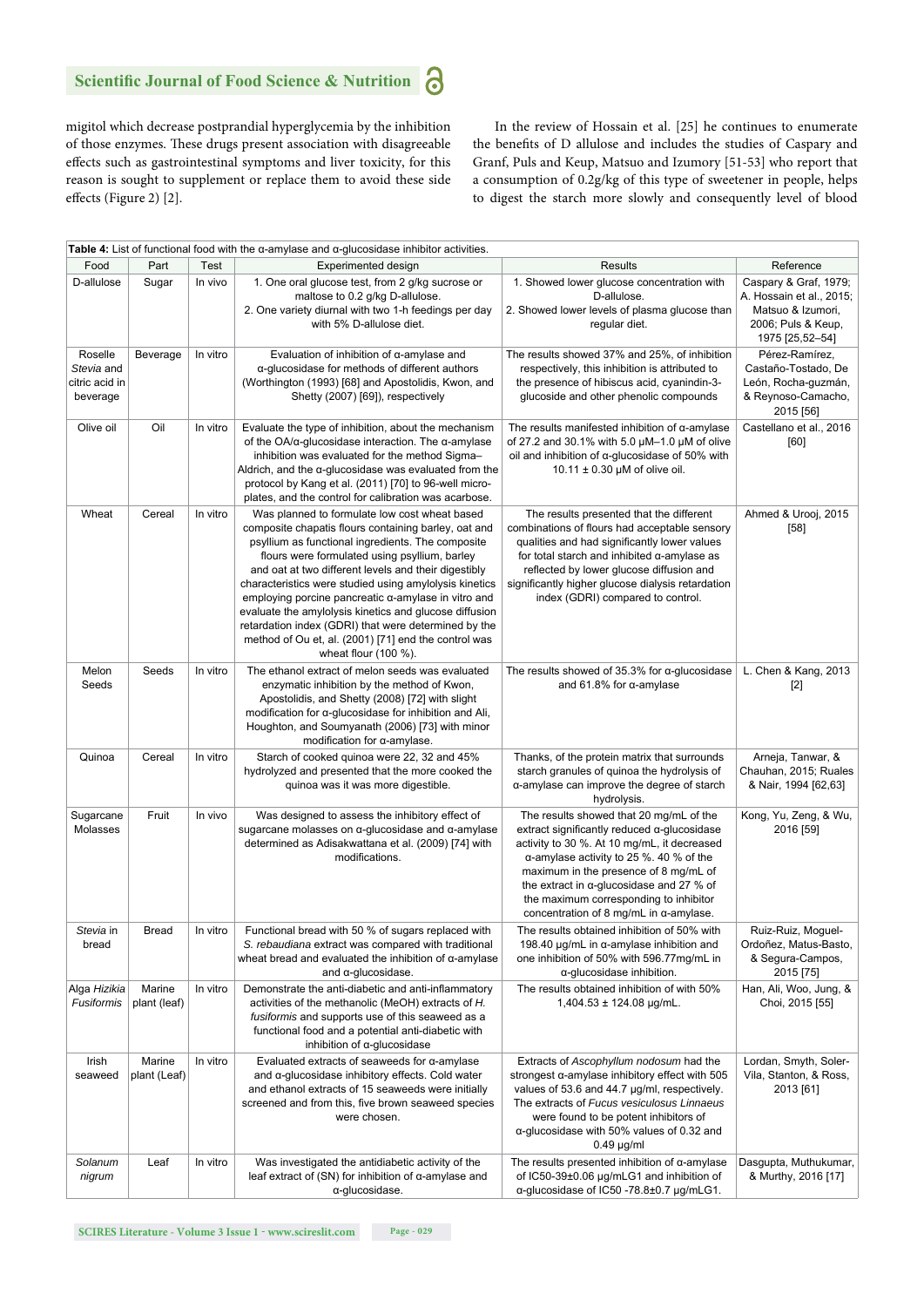glucose decreases. But it was not compared with an inhibitory drug to see the different responses in the body. Han et al. [54] worked with α glucosidase inhibition by algae, their research consisted of using spectrophotometry with one reaction mixture containing phosphate buffer (pH 6.8), pNPG, and the sample (test concentration dissolved in DMSO) and it was added to each well, followed by an α glucosidase and acarbose positive control, to observe the anti-diabetic potential of algae, showing good inhibition results, 50% with  $1,404.53 \pm 1$ 124.08 μg/mL, making more attractive the algae consumption. Pérez Ramírez et al. [55] created a drink of roselle, *Stevia* and citric acid and observed the antidiabetic effect that presented, performed an enzymatic inhibition assay of α glucosidase, like the previous one, as well as an inhibition of the enzyme α amylase which consisted in adding  $\alpha$  amylase in sodium phosphate buffer (pH 6.9), to the beverage sample and incubated for 10 min at 25°C. after that a starch solution in sodium phosphate buffer was added and incubated at 25°C for 10 min, the reaction finished by adding DNSA, and it showed good inhibition results of 25% and 37% for each enzyme, being promising results since this drink is very consumed by the population, giving it an extra benefit for people with diabetes. Ruiz Ruiz et al. [56], worked as well with enzymatic inhibitions but formulating a *Stevia* bread, obtaining 50% inhibition result with 198.40 μg/mL in α amylase inhibition and inhibition of 50% with 596.77 μg/mL for α glucosidase and it is considered that this power of inhibition is thanks to *Stevia*, making this a good bread to commercialize. Ahmed and Urooj [57] also worked with bread by adding functional ingredients according to the literature (psyllium, barley and oat) but performing an amylolysis kinetics assay employing porcine pancreatic α amylase in vitro and evaluate the amylolysis kinetics and GDRI having effective results such as lower glucose diffusion and significantly higher GDRI. In the study of Kong et al. [58] they comment that the famous sugarcane molasses, not very much used, only in Mexico's traditional food, was tested to the same enzymatic inhibition with some modifications of temperatures or quantities, and presented an inhibition of α glucosidase of 30% with 20 mg/mL and 25% α amylase with 10 mg/

mL. Dasgupta et al. [17] found that the *Solanum nigrum* leaf which we can use as infusion or take the extract diluted with water, or added in foods, presented an inhibition of α amylase of 50% with 39  $\pm$  0.06 μg/mL and inhibition of α glucosidase of 50% with 78.8  $\pm$  0.7 μg/ mL. But all these articles were not compared to some medicament like acarbose, to observe the differences but medicaments in this case can't be replaced with the alternative foods until more research is done. The best articles that performed enzymatic inhibition by calibrating and comparing the product with a drug that causes enzymatic inhibition, were the ones by in Castellano and Chen et al. and Kang et al. [2,59] which showed inhibition and compared with acarbose drug, resulted in inhibition of 27.2% with 5.0 μM 1.0 μM and inhibition of a glucosidase of 50% with  $10.11 \pm 0.30 \mu$ M with olive oil, and 35.3% for α glucosidase and 61.8% for α amylase with melon seeds, so we should take advantage of the seeds and not only eat the fruit, as well as not only use the olive oil in salads also in the meals that are prepared at home to be able to complement the treatments with drugs. In the article of Lordan et al. [60] they worked with seaweeds too, but from Ireland and compared with acarbose, they found that *Ascophyllum nodosum* had the strongest α amylase inhibitory effect with 50% values of 53.6 and 44.7 μg/mL, respectively and the extracts of *Fucus vesiculosus Linnaeus* were potent inhibitors of α glucosidase with 50% values of 0.32 and 0.49 μg/mL. Arneja et al. review and Ruales and Nair article  $[61,62]$  mention the benefits of the quinoa but does not present experimentation, only that the more cooked it is this cereal there is a greater digestion of the starch but this one must check with more investigation.

#### **Foods with low GI**

In the literature, there are different foods investigated and tested in vivo with low glycemic index potential, this type of foods is crucial to health, because the blood glucose doesn't rise in high concentrations (Table 5). The GI of a food is determined by several factors that affect the intestinal digestion, including fiber, and moisture content, amylase, cooking time, processing methods, ingredients, etc. and if the food has fiber it contributes to low GI (Figure 2) [13,63].

| Table 5: List of functional food with low GI.                          |                      |            |                                                                                                                                                                                                                                                                                                                                                                                                                                                                                                                                                                                                                     |                                                                                                                                                                                                                                                                                                                                             |                                                     |  |
|------------------------------------------------------------------------|----------------------|------------|---------------------------------------------------------------------------------------------------------------------------------------------------------------------------------------------------------------------------------------------------------------------------------------------------------------------------------------------------------------------------------------------------------------------------------------------------------------------------------------------------------------------------------------------------------------------------------------------------------------------|---------------------------------------------------------------------------------------------------------------------------------------------------------------------------------------------------------------------------------------------------------------------------------------------------------------------------------------------|-----------------------------------------------------|--|
| Food                                                                   | Part                 | Test       | Experimented design                                                                                                                                                                                                                                                                                                                                                                                                                                                                                                                                                                                                 | <b>Results</b>                                                                                                                                                                                                                                                                                                                              | Reference                                           |  |
| Functional<br>bread                                                    | <b>Bread</b>         | In<br>vivo | The first experiment implicated 50q of three types of steamed<br>bread (Jizi439 and Chu20), and one mixture of different white<br>grain wheat varieties fed to 10 normal weight young healthy<br>subjects. They monitoreated the plasma glucose levels at 15,<br>30, 45, 60, 120 min after eating, Glucose was the control test<br>and glycemic index (GI) was calculated for test meal. And the<br>second experiment was in 10 people with type 2 diabetics ate<br>50g (bread made from Jizi 439 and the mixture of white grain<br>bread wheat and buckwheat) and take the plasma glucose two<br>hours thereafter. | The results showed that the first<br>experiment the bread made from Jizi439<br>has the GI significantly lower and reduce<br>the increase plasma glucose, than that<br>of Chu20 and the mixture. In the second<br>experiment the Jizi439 incremented<br>2.46mmol/L which was significantly lower<br>than that of the mixture of white wheat= | Su-Que et al., 2013<br>[65]                         |  |
| Thempla<br>with apple<br>pomaces,<br>papaya<br>peels and<br>watermelon | Cereal with<br>fruit | In<br>vivo | Use differents inredients tomake the thempla and also included<br>different fruits and evaluated the acceptation and the glycemic<br>index for determination of available starch (AS); and (2)<br>hydrolysis index (HI).                                                                                                                                                                                                                                                                                                                                                                                            | The results showed that the thempla<br>contains one 68.1 on glycemic index and<br>the addition of fruits changes this GI to<br>63.38 in apples, 55.24 in papaya peels and<br>55.29 in watermelon respectively.                                                                                                                              | Waghmare & Arya,<br>2014 [64]                       |  |
| Vinegar                                                                | Fermented<br>food    | In<br>vivo |                                                                                                                                                                                                                                                                                                                                                                                                                                                                                                                                                                                                                     | Showed that the vinegar lowers the index<br>glycemic in the foods.<br>In diabetes type 2 observed a one<br>increment in peripheral glucose uptake<br>and significant reduction in arterial plasma<br>insulin, suggesting a one better insulin<br>sensitivity                                                                                | Mitrou et al., 2015<br>Lim et al., 2016<br>[45, 67] |  |
| Oat<br>Beverage                                                        | Beverage             | In<br>vivo | In the study, two ocassions subjects were asked to arrive early.<br>In the firt visit they tried a white bread and water for the control<br>to determined the standar food glycemic index. In the second<br>visit was the same protocol but in this case tried the oat-based<br>beverage and their calculated the glicemic index.                                                                                                                                                                                                                                                                                   | The results mostrated that the glicemic<br>index of the beverage was of $38.6 \pm 8.7$<br>been a low glicemic index.                                                                                                                                                                                                                        | Méndez López et<br>al., 2016 [66]                   |  |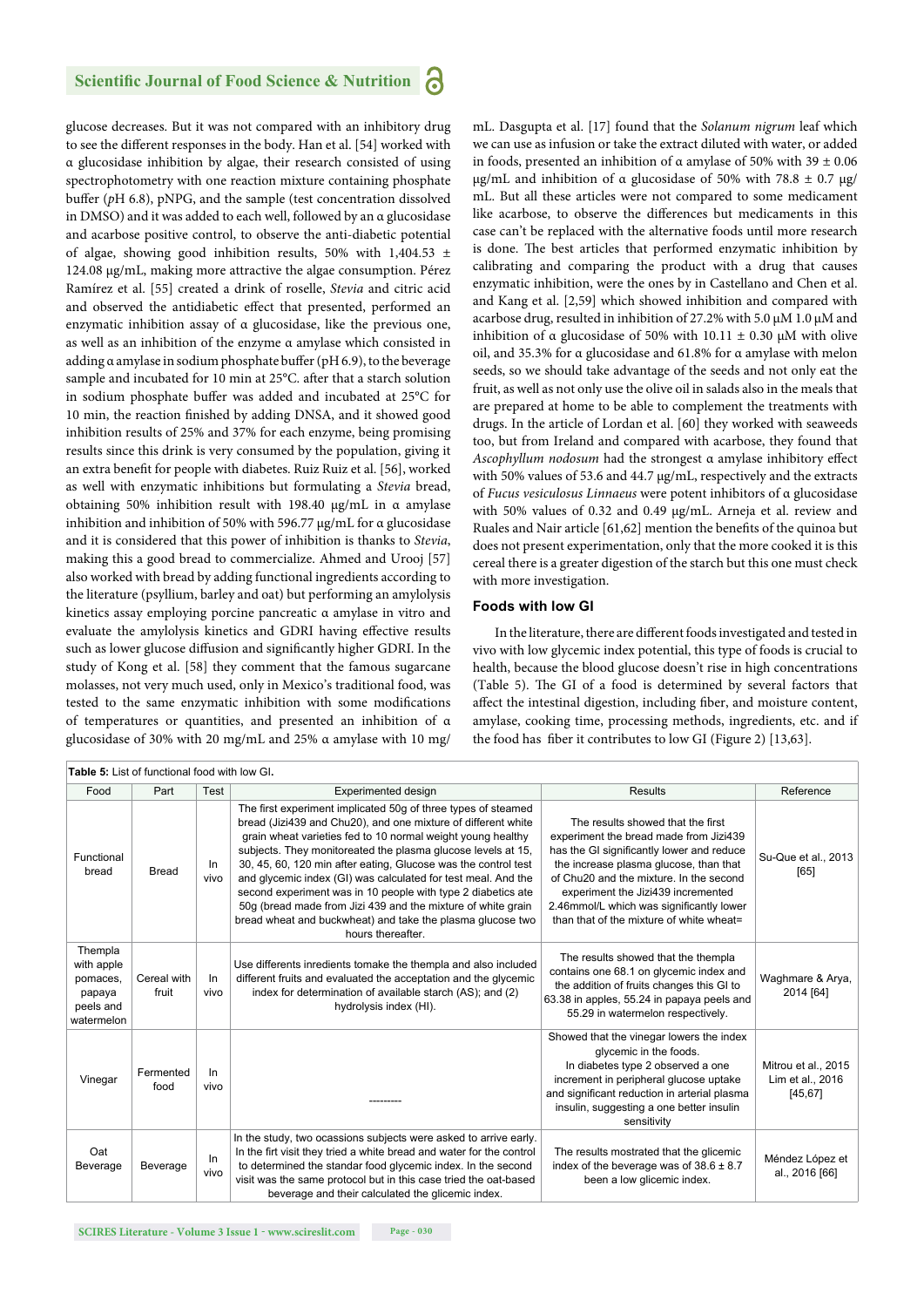In the article by Su que et al. [64] they investigated with different formulations of bread including white grain bread wheat and buckwheat, resulting in a low GI, consequently lowering blood glucose, which could be marketed. In the article Waghmare and Arya [65] proved a very popular food in India called Thempla based on a main ingredient called fenugreek, adding fruits to add value by lowering their GI, especially papaya and watermelon, resulting in that both the product and fruits would help diabetic people. In the article by Méndez Lopez et al. [65], as well as working with patients in the same way, with a one beverage with the very beneficial and popular cereal oatmeal, showing a low GI of 38.6, concluding that the functional properties of oats are improved in the standard drink because of their diminished effect on postprandial glucose response for home use. In the review by Lim et al. [45] as in other subthemes mention the benefits of vinegar, one of which, when included in foods, lowers their GI and in the article by Mitrou et al. [66] says that vinegar in diabetic patients reduces plasma insulin.

## **CONCLUSION**

In conclusion, the evidence suggests that there are different foods, some commonly used and others not demanded, as different alternatives that can improve the nutrition and quality of life of patients complementing the treatment of diabetes, avoiding the complications resulting from an out of control metabolism. Although some studies are deficient because they do not compare to controls and drugs, as well as both tests were not done (in vivo and in vitro), they should be performed to catalog a food as functionally supported by scientific evidence. Based on the above it is necessary to continue researching and testing both in vivo and in vitro foods, evaluating their functionality, to complement the pharmacotherapy and in the future, can replace the pharmacological treatments of diabetes helping to improve the health of the population.

#### **ACKNOWLEDGMENT**

We would like to thank CONACYT for its support the investigation research in Mexico as well as the UAdeC that opened the doors to undertake new knowledge of the teachers and colleagues, and especially the family for all their support.

#### **REFERENCES**

- 1. Razmpoosh E, Mirmiran P, Eitahed H S, Mirmiran P, Probiotics as beneficial agents in the management of diabetes mellitus : a systematic review. Diabetes Metab Res Rev. 2016; 32: 143 68. https://goo.gl/Lv7eY4
- 2. Chen L, Kang Y. In vitro inhibitory effect of oriental melon (Cucumismelo L . var . makuw a Makino) seed on key enzyme linked to type 2 diabetes Assessment of anti diabetic potential of functional food. J Funct Foods. 2013; 5: 981-986. https://goo.gl/3HuXBt
- 3. Mohamed S. Functional foods against metabolic syndrome (obesity, diabetes, hypertension and dyslipidemia) and cardiovasular disease. Trends Food Sci Technol. 2014; 35: 114 28. https://goo.gl/UZvNpR
- 4. Kaul K, Tarr JM, Ahmad SI, Konher EM, Chibber R. Introduction to Diabetes Mellitus. Adv Exp Med Biol. 2012; 771: 1-11. https://goo.gl/JzfKzb
- 5. Casanueva E, Kaufer M, Perez Lizaur AB, Arroyo P. Nutriologia Medica. Panamerica. Mexico. 2010.
- 6. Tanida M, Imanishi K, Akashi H, Kurata Y, Chonan O, Naito E, et al. Injection of Lactobacillus casei strain shirota affects autonomic nerve activities in a tissue specific manner, and regulates glucose and lipid metabolism in rats. J Diabetes Investig. 2014; 5: 153-161. https://goo.gl/4Qu1GX
- 7. Cianfrone P, Simeoni M, Comi N, Piraina V, Talarico R, Cerantonio A, et al. How to improve duration and efficiency of the antiproteinuric response to Ramipril: RamiPROT-a prospective cohort study. J Nephrol. 2017; 30: 95- 102. https://goo.gl/4RvJKv
- 8. Ballali S, Lanciai F. Functional food and diabetes: a natural way in diabetes prevention? Int J Food Sci Nutr. 2012; 63: 51-61. https://goo.gl/uRvXsq
- 9. De Faria Maraschin J. Clasification of Diabetes. In: Ahmad SI, editor. Diabetes An Old Dis. a New Insight. Landes Bio, Springer. 2013; 129. https://goo.gl/42EKXs
- 10. Kazeem MI, Davies TC. Anti diabetic functional foods as sources of insulin secreting, insulin sensitizing and insulin mimetic agents. J Funct Foods. 2016; 20: 122-138. https://goo.gl/NjSaqW
- 11. Damon S, Schatzer M, Ho J, Tomasec G, Hoppichler F, Nutrition and diabetes mellitus : an overview of the current evidence. Wien Med Wochenschr. 2011; 161: 282-288. https://goo.gl/u2CvGT
- 12. Kahn SE, Cooper ME, Del Prato S. Pathophysiology and treatment of type 2 diabetes : perspectives on the past, present , and future. Lancet. 2014; 383: 1068-1083. https://goo.gl/9qnjGT
- 13. Shutterstock. Imagenes Libr Regalias n.d.
- 14. Diseases NI of D and D and K. Diabetes medicines. Heal Inf. 2013; 1-60. https://goo.gl/TVT6dM
- 15. Foster Powell K, Holt SH, Brand Miller JC. International table of glycemic index and glycemic load. Am J Clin Nutr 2002; 76: 5-56. https://goo.gl/hCzTmv
- 16. Venu P, Jayanty SS. Biguanide related compounds in traditional antidiabetic functional foods. Food Chem 2013; 138: 1574-1580. https://goo.gl/yj1qbb
- 17. Dasgupta N, Muthukumar SP, Murthy PS. Solanum nigrum Leaf : Natural Food against Diabetes and its Bioactive Compounds. Res J Med Plant. 2016; 10: 181-93. https://goo.gl/fYbyjh
- 18. Aranceta J, Gil A. Alimentos funcionales y salud en las etapas infantil y juvenil. Panamerica. Espana: 2010. https://goo.gl/tUL6Ni
- 19. Olveira Fuster G, Gonzalez Molero I. Probioticos y prebioticos en la practica clinica. Nutr Hosp. 2007; 22: 26-34. https://goo.gl/2mB5M3
- 20. Institutos Nacionales de la Salud de EE.UU. NIH Instituto Nacional del Cancer. Dicc Del Cancer2017.
- 21. Meenatchi P, Purushothaman A, Maneemegalai S. Antioxidant, antiglycation and insulinotrophic properties of Coccinia grandis (L) *in vitro* : Possible role in prevention of diabetic complications. J Tradit Chinese Med Sci. 2016; 7: 54-64. https://goo.gl/R626AV
- 22. Ejtahed HS, Mohtadi nia J, Homayouni rad A, Niafar M, Asghari jafarabadi M, Mofid V. Probiotic yogurt improves antioxidant status in type 2 diabetic patients. Nutrition. 2012; 28: 539-543. https://goo.gl/i2TQiY
- 23. Sahib NG, Anwar F, Gilani A, Hamid AA, Saari N, Alkharfy KM. Coriander (Coriandrum sativum L .): A Potential Source of High Value Components for Functional Foods and Nutraceuticals A Review. J Phyther Res. 2013; 27: 1439-1456. https://goo.gl/cqUPmZ
- 23. Li S, Chen H, Wang J, Wang X, Hu B, Lv F. Involvement of the PI3K / Akt signal pathway in the hypoglycemic effects of tea polysaccharides on diabetic mice. Int J Biol Macromol. 2015; 81: 967-974. https://goo.gl/UDSjPX
- 24. Hossain A, Yamaguchi F, Matsuo T, Tsukamoto I, Toyoda Y, Ogawa M, et al. Rare sugar D allulose : Potential role and therapeutic monitoring in maintaining obesity and type 2 diabetes mellitus. Pharmacol Ther. 2015; 155: 49-59. https://goo.gl/5Agjaq
- 25. Hossain MA, Kitagaki S, Nakano D, Nishiyama A, Funamoto Y, Matsunaga T, et al. Rare sugar D psicose improves insulin sensitivity and glucose tolerance in type 2 diabetes Otsuka Long Evans Tokushima Fatty (OLETF) rats. Biochem Biophys Res Commun. 2011; 405: 7-12. https://goo.gl/6aqEGi
- 26. Lai M H, Chen Y T, Chen Y Y, Chang J H, Cheng H H. Effects of rice bran oil on the blood lipids profiles and insulin resistance in type 2 diabetes patients. J Clin Biochem Nutr 2012; 51: 15-18. https://goo.gl/qSeibv
- 27. Friedman M. Rice Brans, Rice Bran Oils, and Rice Hulls: Composition, Food and Industrial Uses, and Bioactivities in Humans, Animals, and Cells. J Agric Food Chem 2013; 61: 10626-10641. https://goo.gl/FV3iiu
- 28. Belobrajdic DP, Bird AR. The potential role of phytochemicals in wholegrain cereals for the prevention of type 2 diabetes. Nutr J. 2013; 12: 62. https://goo.gl/LeZEo4
- 29. Qureshi AA, Sami SA, Khan FA. Effects of stabilized rice bran, it's soluble and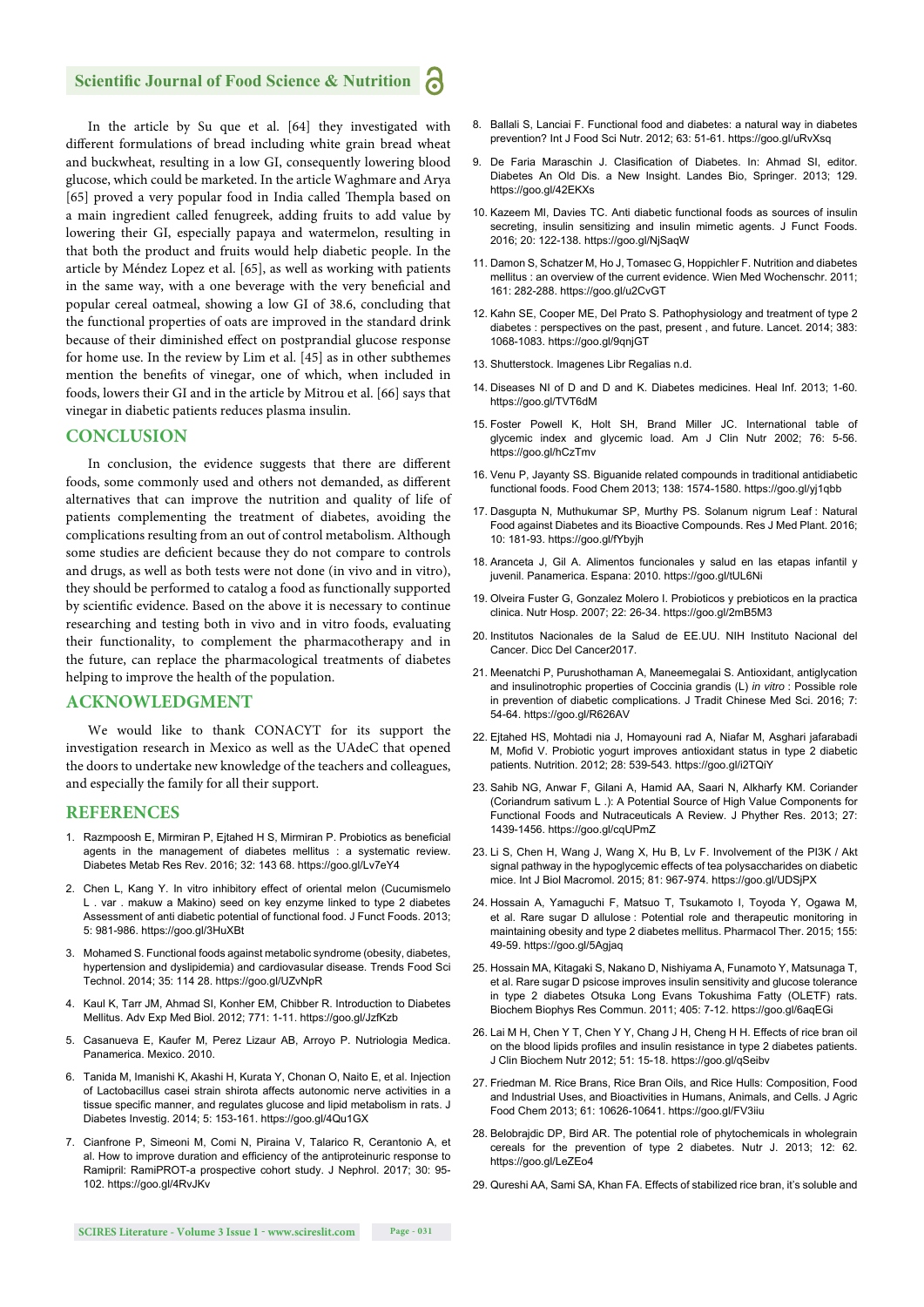fiber fractions on blood glucose levels and serum lipid parameters in humans with diabetes mellitus Types I and II. J Nutr Biochem 2002; 13: 175-187. https://goo.gl/1vtM4d

- 30. Cheng H H, Huang H Y, Chen Y Y, Huang C L, Chang C J, Chen H L, et al. Ameliorative effects of stabilized rice bran on type 2 diabetes patients. Ann Nutr Metab. 2010; 56: 45-51. https://goo.gl/cdmKM4
- 31. Yang JY, Kang MY, Nam SH, Friedman M. Anti diabetic Effects of Rice Hull Smoke Extract in Alloxan Induced Diabetic Mice. J Agric Food Chem. 2012: 60; 87-94. https://goo.gl/HKJT8c
- 32. Kumar SA, Brown L. Seaweeds as potential therapeutic interventions for the metabolic syndrome. Endocrinol Metab Disord. 2013: 14; 299-308. https://goo.gl/Lnv37L
- 33. Lee EH, Park J E, Choi Y J, Huh K B, Kim W Y. A randomized study to establish the effects of spirulina in type 2 diabetes mellitus patients. Nutr Res Pract. 2008; 2: 295-300. https://goo.gl/cndbsK
- 34. Nagai N, Ito Y. Effect of magnesium ion supplementation on obesity and diabetes mellitus in Otsuka Long Evans Tokushima Fatty (OLETF) rats under excessive food intake. J Oleo Sci. 2013; 62:403-408. https://goo.gl/cBwoJ5
- 35. Escudero A, Petzold G, Moreno J, Gonzalez M, Junod J, Aguayo C, et al. Supplementation with apple enriched with L arginine may improve metabolic control and survival rate in alloxan induced diabetic rats. Bio Factors. 2013; 39: 564- 574. https://goo.gl/FRmx9r
- 36. Adams GG, Imran S, Wang S, Mohammad A, Kok S, Gray DA, et al. The hypoglycaemic effect of pumpkins as anti diabetic and functional medicines. Food Res Int. 2011; 44: 862-867. https://goo.gl/N2DPw4
- 37. Sanjukta S, Rai AK. Production of bioactive peptides during soybean fermentation and their potential health benefits. Trends Food SciTechnol. 2016; 50: 1-10. https://goo.gl/VVN7gK
- 38. Kwon DY, Hong SM, Ahn IS, Kim MJ, Yang HJ, Park S. Isoflavonoids and peptides from meju, long term fermented soybeans, increase insulin sensitivity and exert insulin tropic effects *in vitro*. Nutrition. 2011; 27: 244- 252. https://goo.gl/3Jx9PY
- 39. Yang HJ, Kim HJ, Kim MJ, Kang S, Kim DS, Daily JW, et al. Standardized chungkookjang, short term fermented soybeans with Bacillus licheniformis, improves glucose homeostasis as much as traditionally made chungkookjang in diabetic rats. J Clin Biochem Nutr. 2013; 52: 49-57. https://goo.gl/ws4LDA
- 40. Tomaro Duchesneau C, Saha S, Malhotra M, Jones ML, Rodes L, Kahouli I, et al. Effect of orally administered L. Fermentum NCIMB 5221 on markers of metabolic syndrome: an in vivo analysis using ZDF rats. Appl Microbiol Biotechnol. 2014; 98: 115-126. https://goo.gl/a9rH6e
- 41. Jeong Y T, Kim YD, Jung Y M, Park D C, Lee D S, Ku S K, et al. Low molecular weight fucoidan improves endoplasmic reticulum stress reduced insulin sensitivity through AMP activated protein kinase activation in L6 myotubes and restores lipid homeostasis in a mouse model of type 2 diabetes. Mol Pharmacol. 2013; 84: 147-157. https://goo.gl/bgs5HL
- 42. Yuan H, Wang W, Chen D, Zhu X, Cao S. Characterization of resistant starch from Se rich rice flour and its anti diabetic effect in diabetic ICR mice. J Starch. 2015; 68: 106-111. https://goo.gl/UtWC1g
- 43. Chen C, Pan T. Effects of red mold dioscorea with pioglitazone a potentially functional food, in the treatment of diabetes. J Food Drug Anal. 2015; 23: 719-728. https://goo.gl/oXPYC2
- 44. Lim J, Henry CJ, Haldar S. Vinegar as a functional ingredient to improve postprandial glycemic control-human intervention. Nutr Food Res. 2016; 60: 1837-1849. https://goo.gl/ZD7jQi
- 45. Mitrou P, Raptis A. E, Lambadiari V, Boutati E. Petsiou E, Spanoudi F, et al . Vinegar Decreases Postprandial Hyperglycemia in Patients with Type 1 Diabetes. Diabetes Care. 2010; 33: 27. https://goo.gl/6CZPqG
- 46. Johnston CS, White AM, Kent SM. Preliminary evidence that regular vinegar ingestion favorably influences hemoglobin A1c values in individuals with type 2 diabetes mellitus. Diabetes Res Clin Pract. 2009; 84: 157. https://goo.gl/R7dCpV
- 47. Cheng DM, Pogrebnyak N, Kuhn P, Krueger CG, Johnson WD, Raskin I. Development and Phytochemical Characterization of High Polyphenol Red Lettuce with Anti Diabetic Properties. PLoS One. 2014; 9: 1-10. https://goo.gl/4cPs3n
- 48. Dionisio AP, Carvalho Silva LB, Menezes Vieira N, De Souza Goes T, Wurlitzer NJ, Borges M de F, et al. Cashew apple (Anacardium occidentale L .) and yacon (Smallanthus sonchifolius) functional beverage improve the diabetic state in rats. J Food Res Int. 2015; 77: 171-176. https://goo.gl/NLsTXA
- 49. Hsieh F C, Lee C L, Chai C Y, Chen W T, Lu Y C, Wu C S. Oral administration of Lactobacillus reuteri GMNL 263 improves insulin resistance and ameliorates hepatic steatosis in high fructose fed rats. Nutr Metab. 2013; 10: 35. https://goo.gl/aMxD6H
- 50. Caspary WF, Graf S. Inhibition of human intestinal alpha glucosidehydrolases by a new complex oligosaccharide. Res Exp Med. 1979; 175: 1-6. https://goo.gl/YXW7f5
- 51. Puls W, Keup U. Inhibition of sucrase by tris in rat and man, demonstrated by oral loading tests with sucrose. Metabolism. 1975; 24: 93-98. https://goo.gl/CqKnoH
- 52. Matsuo T, Izumori K. Effects of Dietary D Psicose on Diurnal Variation in Plasma Glucose and Insulin Concentrations of Rats. Biosci Biotechnol Biochem. 2006; 70: 2081-2085. https://goo.gl/w7Ct4q
- 53. Han Y, Ali Y, Woo M, Jung HAH, Choi J. Anti Diabetic and Anti Inflammatory Potential of the Edible Brown Alga Hizikia Fusiformis. J Food Biochem. 2015; 39: 417- 428. https://goo.gl/RJV2jg
- 54. Perez Ramirez IF, Castano Tostado E, De Leon JAR, Rocha guzman NE, Reynoso Camacho R. Effect of stevia and citric acid on the stability of phenolic compounds and in vitro antioxidant and antidiabetic capacity of a roselle ( Hibiscus sabdariffa L .) beverage. Food Chem. 2015; 172: 885- 892. https://goo.gl/aaZe9r
- 55. Ruiz Ruiz JC, Moguel Ordonez YB, Matus Basto AJ, Segura Campos MR. Antidiabetic and antioxidant activity of Stevia rebaudiana extracts (Var. Morita ) and their incorporation into a potential functional bread. J Food Sci Y Technol. 2015; 52:7894 -7903. https://goo.gl/PhzjEu
- 56. Ahmed F, Urooj A. In vitro hypoglycemic effects and starch digestibility characteristics of wheat based composite functional flour for diabetics. J Food Sci Y Technol. 2015; 52: 4530- 4536. https://goo.gl/67ZTmE
- 57. Kong F, Yu S, Zeng F, Wu X. Phenolics Content and Inhibitory Effect of Sugarcane Molasses on a Glucosidase and a Amylase In Vitro. Sugar Technol. 2016; 18: 333- 339. https://goo.gl/1TFPyX
- 58. Castellano JM, Guinda A, Macias L, Santos lozano JM, Lapetra J, Rada M. Free radical scavenging and α glucosidase inhibition , two potential mechanisms involved in the anti diabetic activity of oleanolic acid. Grasas Y Aceites. 2016; 67: 1-11. https://goo.gl/mmoJGG
- 59. Lordan S, Smyth TJ, Soler Vila A, Stanton C, Ross RP. The α amylase and α glucosidase inhibitory effects of Irish seaweed extracts. Food Chem. 2013; 141: 2170–2176. https://goo.gl/U3TnnV
- 60. Arneja I, Tanwar B, Chauhan A. Nutritional Composition and Health Benefits of Golden Grain of 21st Century, Quinoa (Chenopodium quinoa willd.): A Review. Pakistan J Nutr. 2015; 14: 1034- 1040. https://goo.gl/StP4AZ
- 61. Ruales J, Nair BM. Effect of processing on in vitro digestibility of protein and starch in quinoa seeds. J Food Sci Technol. 1994; 29: 449-456. https://goo.gl/1pUHFS
- 62. Waghmare AG, Arya SS. Use of Fruit by products in the prepartion of Hypoglycemic Thempla: Indian Unleavened vegetable flat bread. J Food Process Preserv. 2013; 38: 1198-1206. https://goo.gl/GuwxAL
- 63. Su Que L, Ya Ning M, Xing Pu L, Ye Lun Z, Guang Yao S, Hui Juan M. Effect of consumption of micronutrient enriched wheat steamed bread on postprandial plasma glucose in healthy and type 2 diabetic subjects. Nutr J. 2013; 12: 1- 7. https://goo.gl/J98kAU
- 64. Mendez Lopez LF, Melendez Corral M, Cerda Flores RM, De la Garza Hernandez AL, Martinez Lopez E, Ibarra Salas M de J, et al. Standardization and Glycemic Index of a Traditional Oat (Avena sativa) Beverage. J Food Nutr Res. 2016; 4: 388- 393. https://goo.gl/Q6kzpE
- 65. Mitrou P, Petsiou E, Papakonstantinou E, Maratou E, Lambadiari V, Dimitriadis P, et al. The role of acetic acid on glucose uptake and blood flow rates in the skeletal muscle in humans with impaired glucose tolerance. Eur J Clin Nutr. 2015; 69: 734-739. https://goo.gl/h3a2Qu
- 67. Worthington V. Alpha amylase. Worthingt Enzym Man 1993:36–41.